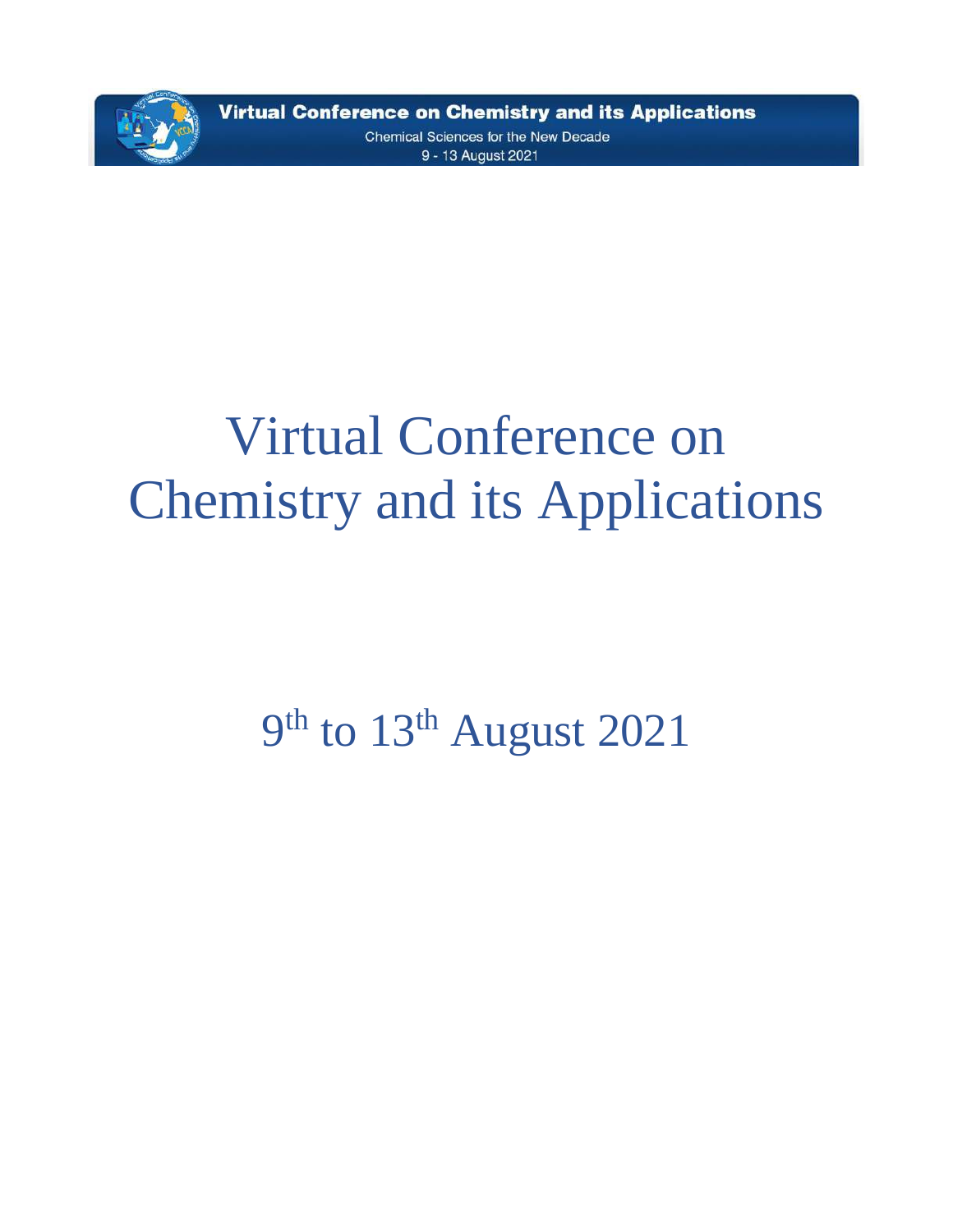## Virtual Conference on Chemistry and its Applications

9<sup>th</sup> to 13<sup>th</sup> August 2021

ISBN: 978-999-99949-783-0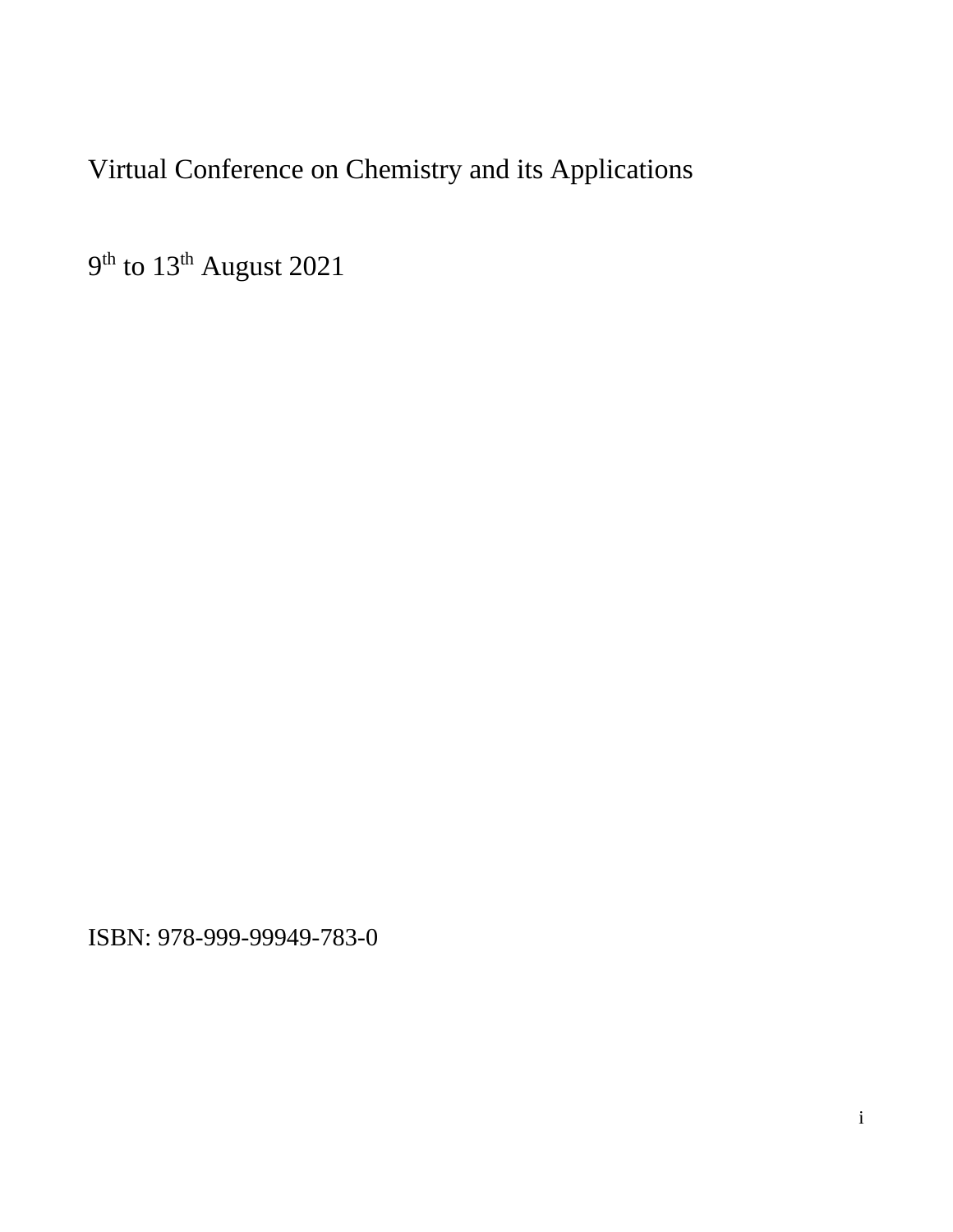|         | <b>Table of Contents</b>                                                                                                                                                                                                | Page                                             |
|---------|-------------------------------------------------------------------------------------------------------------------------------------------------------------------------------------------------------------------------|--------------------------------------------------|
|         | <b>Welcome Message</b><br>Endorsement of VCCA-2021<br>Sponsors of VCCA-2021<br>Organising Committee of VCCA-2021<br>International Advisory Committee of VCCA-2021<br>Disclaimer                                         | xix<br><b>XX</b><br>XX1<br>xxii<br>xxiii<br>xxiv |
|         | <b>Nobel Laureate Presentation</b>                                                                                                                                                                                      |                                                  |
| $NLP-1$ | Chemical Topology: Interlocking and Knotted Rings<br>J.-P. Sauvage                                                                                                                                                      | $\mathbf{1}$                                     |
|         | <b>Keynote Presentations</b>                                                                                                                                                                                            |                                                  |
| $KP-1$  | Multivariate Design of Experiment for Iron Oxide Nanoclusters<br>M. Nedyalkova                                                                                                                                          | $\overline{2}$                                   |
| $KP-2$  | Chasing Singlet Fission Chromophores for Organic Photovoltaics<br>L. Borislavov, M. Nedyalkova, J. Stoycheva, A. Tadjer and J. Romanova                                                                                 | 3                                                |
| $KP-3$  | Optimal Design of Molecules with Unusual Chemical Bonding<br>L. Zhao, H. W. Roesky, T. G. Ong and G. Frenking                                                                                                           | 4                                                |
| $KP-4$  | Extending the Concept of Catalysis by Pristine 2D Materials<br>A. Karton                                                                                                                                                | 5                                                |
| $KP-5$  | Chemical Approaches for Discovering the Biology and Biomechanics of Fossil<br>Animals<br>$G. D$ yke                                                                                                                     | 6                                                |
| $KP-6$  | Reverse Pharmacology and Systems Approaches for Chemical Biology, Drug<br>Discovery and Development: Inspiration from the Wisdom of Mother Nature<br>M. S. Chorghade                                                    |                                                  |
| $KP-7$  | Beyond Names and Registry Numbers: Curation and Structural Annotation of Lists<br>of Controlled Chemicals of Security Concern<br>S. Costanzi, C. K. Slavick, J. M. Abides, M. Vecellio, G. D. Koblentz and R. T. Cupitt | 8                                                |
| $KP-8$  | The Use of Some Organotin(IV) as Candidate for Disinfectant<br>S. Hadi, T. Suhartati and Yandri                                                                                                                         | 9                                                |
| $KP-9$  | Engineering of Polyolefin Materials for Sustainable World<br>V. K. Gupta                                                                                                                                                | 10                                               |

ii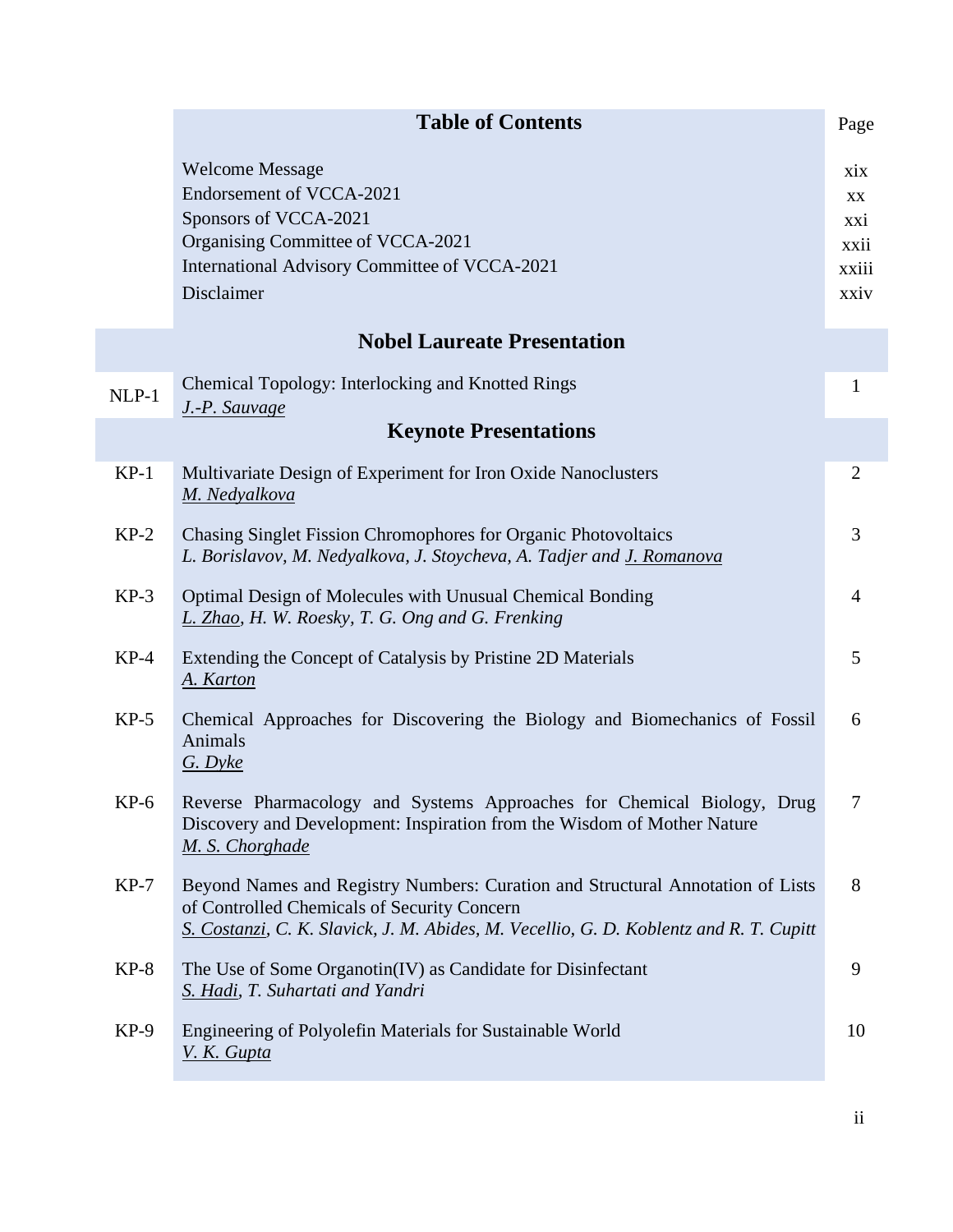| $KP-10$ | Historical Highlights of Hydrogen<br>Z. A. Szydlo                                                                                                                                                                                                 | 11 |
|---------|---------------------------------------------------------------------------------------------------------------------------------------------------------------------------------------------------------------------------------------------------|----|
| $KP-11$ | The Role of Nanotechnology in Advancing the $4th$ Industrial Revolution: A Case<br>Study of Water Quality Monitoring and Treatment<br>J. C. Ngila                                                                                                 | 12 |
| $KP-12$ | Discovery of Tight-Binding Competitive Inhibitors of Dipeptidyl Peptidase IV<br>$(DPP-IV)$<br>I. Pascual Alonso, P. A. Valiente, M. E. Valdés-Tresanco, Y. M. Arrebola, L. Díaz,<br>G. García, O. Guirola, D. Pastor, B. Sánchez and J. L. Charli | 13 |
| $KP-13$ | <b>Chemical Substitution for Safer Products and Process Operations</b><br>S. R. Syeda                                                                                                                                                             | 14 |
| $KP-14$ | Dative Bonding in Main-Group Compounds<br>G. Frenking                                                                                                                                                                                             | 15 |
| $KP-15$ | Intriguing Properties of Radioactive Molecules<br>R. Berger                                                                                                                                                                                       | 16 |
| $KP-16$ | Traditional uses, Phytochemistry, Pharmacology and Other Potential Applications of<br>Vitellaria paradoxa Gaertn. (Sapotaceae): A Review<br>O. Ojo, E. M. Mmutlane and D. T. Ndinteh                                                              | 17 |
|         | <b>Presentations</b>                                                                                                                                                                                                                              |    |
| $P-1$   | Rheological Behaviors of Macromolecular Matrix Epoxy Bi-functional Aromatic<br>Amines: Experimental and Computational Studies<br>O. Dagdag, Z. Safi, M. El Bouchti, N. Wazza and M. El Gouri                                                      | 18 |
| $P-2$   |                                                                                                                                                                                                                                                   |    |
|         | Natural Products as Potential Inhibitors against SARS-CoV-2: Molecular Docking<br>Study<br>M. Nedyalkova and V. Simeonov                                                                                                                          | 19 |
| $P-3$   | Development of New Chitosan/Graphene Oxide Composites for Neural Tissue<br>Regeneration<br>Y. Solís, G. Panella, G. Fioravanti, F. Perrozzi, M. Passacantando, E. Centi,<br>G. Tudico, L. Ottaviano, A. Cimini, C. Peniche and R. Ippoliti        | 20 |
| $P-4$   | Catalytic Oxyfunctionalisation of 1,2-Dichlorobenzene using Mn Loaded Catalysts<br>and Ozone<br>V. S. R. Pullabhotla                                                                                                                              | 21 |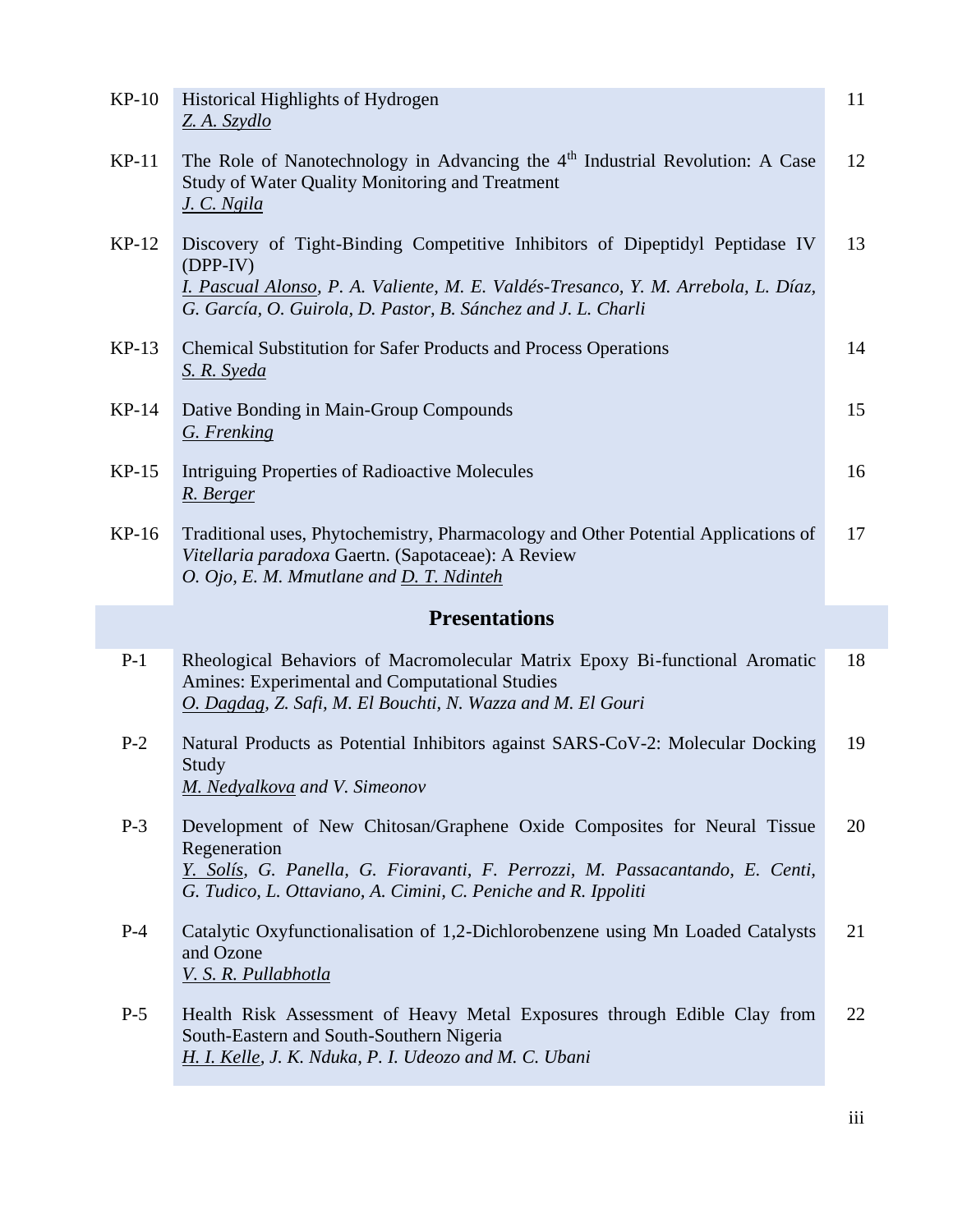| $P-6$  | Heavy Metals Contamination of Solid Waste Disposal Site in Umuahia, Abia State<br>E. C. Ogoko                                                                                                                                         | 23 |
|--------|---------------------------------------------------------------------------------------------------------------------------------------------------------------------------------------------------------------------------------------|----|
| $P-7$  | Nephrines in Women with Obesity: Exploratory Data Analysis<br>M. Nedyalkova, R. Robeva and V. Simeonov                                                                                                                                | 24 |
| $P-8$  | Theoretical Study of the Chemical Modification of Poly(epichlorohydrin) by Grafting<br>Menthol<br>R. Hadjadj Aoul, F. Bousta, F. Z. Sebba and K. Belabed                                                                              | 25 |
| $P-9$  | Exploring Chemistry, Physics and Biology Teachers' Conceptualisation of the 'Social<br>Relevance' of Science Education at the Lower Secondary Level<br>R. Rajkomar, F. Narod and M. Price                                             | 26 |
| $P-10$ | Biophysical Studies on a Novel Iridium (III) Polypyridyl Complex,<br>$[(2,2^{\circ}-Bipyridy])_{2}Ir(2,2^{\circ}:4,4^{\circ}:4^{\circ},4^{\circ\circ}-quaterpyridine)]^{3+}$<br>S. O. Aderinto and J. A. Thomas                       | 27 |
| $P-11$ | Multivariate Statistical Survey of a Questionnaire for Diabetes Mellitus Type 2 Risk<br>M. Nedyalkova, J. Romanova and V. Simeonov                                                                                                    | 28 |
| $P-12$ | Extraction, Chemical Characterization and Anti-Oxidant Analysis of Essential Oil<br>from Eucalyptus globulus Medicinal Plant Cultivated in Botswana<br>N. Phiri, E. Serame and T. Pheko-Ofithile                                      | 29 |
| $P-13$ | Neutralization of Sodium Dichloroisocyanurate Induced Chlorination of Polluted<br>Water Sample by Ascorbic Acid (Vitamin C)<br>O. H. Olabimtan, M. L. Batari, S. A. Florence, D. J. Sunday and S. O. Yakubu                           | 30 |
| $P-14$ | Cocoyam Leaves (Colocasia esculenta), a Synergistic Green Corrosion Inhibitor<br>Extract on Mild Steel in 0.5 M HCl<br>K. E. Leizou                                                                                                   | 31 |
| $P-15$ | Phytochemical and Antimicrobial Analysis of the Aerial Parts of Mentha spicata L.<br>M. O. Shoge, A. A. Tamasi, A. Oluwatosin, T. T. Adegboyega and J. S. Nuhu                                                                        | 32 |
| $P-16$ | Probing the Mercury Cation Electrochemical Sensing Capabilities of a Gold Electrode<br>Containing Cobalt Phthalocyanine Self-Assembled Monolayer and 3-Hexylthiophene<br>Polymeric Films<br>K. Kantize, I. N. Booysen and A. Mambanda | 33 |
| $P-17$ | Linking Phytochemistry to Traditional Uses and Pharmacology of an Underexplored<br>Genus - $Psydrax$ : A Review<br>U. M. Chukwudulue, A. F. Attah and F. B. C. Okoye                                                                  | 34 |
| $P-18$ | Physicochemical and Heavy Metals Characteristics of Harvested Rainwater Stored in<br>a Concrete-Made Reservoir in Uromi Community, in Edo State, Nigeria<br>C. S. Ugah, R. E. Nnam, O. N. Ahamefula and C. O. Oji                     | 35 |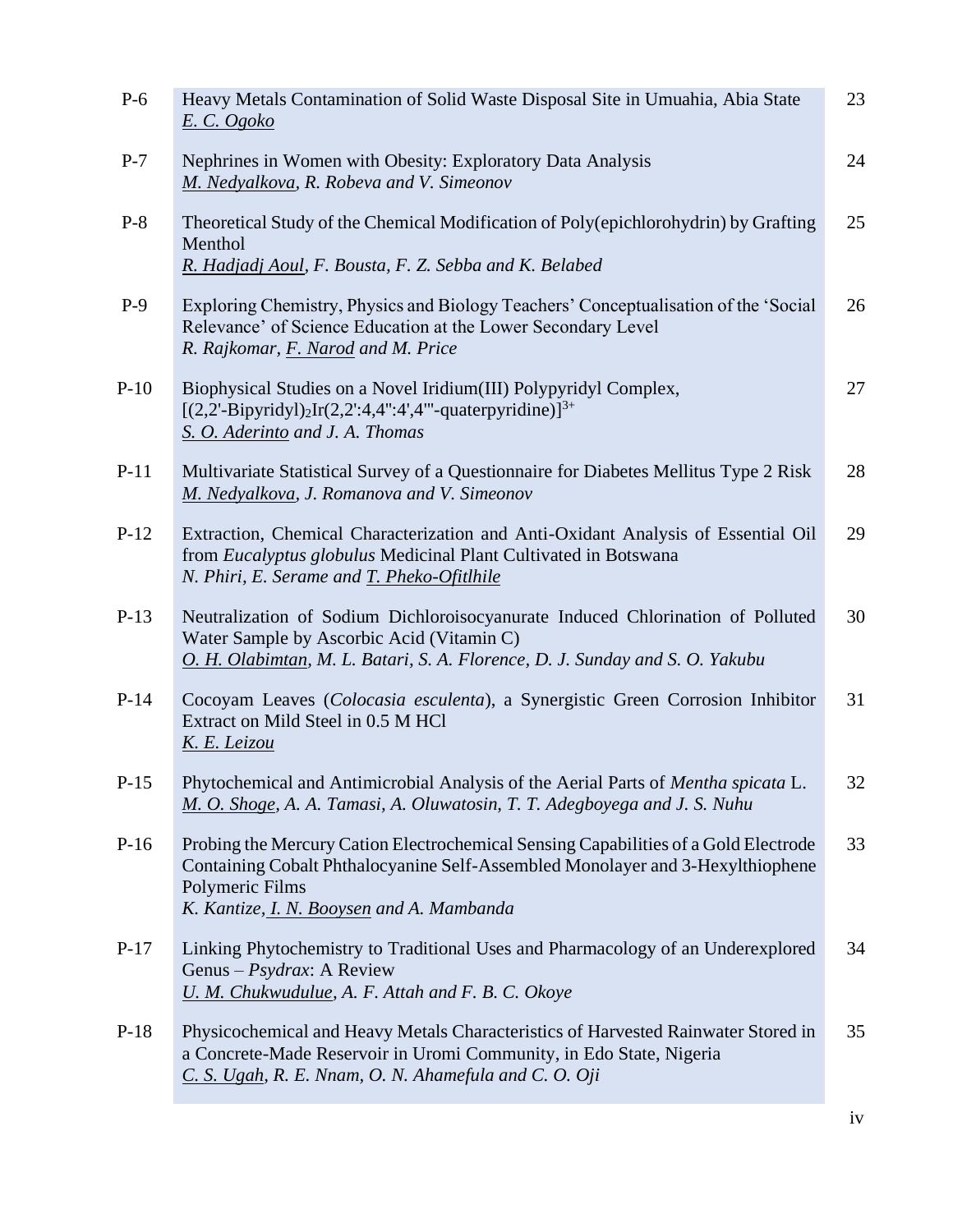| $P-19$ | Definite Model to the Determination of Bitumen Specific Gravity as a Baseline in<br>Construction<br>O. H. Olabimtan, J. M. Garba, S. A. Florence and K. J. Otsa                                                                                                                                                                                                                             | 36 |
|--------|---------------------------------------------------------------------------------------------------------------------------------------------------------------------------------------------------------------------------------------------------------------------------------------------------------------------------------------------------------------------------------------------|----|
| $P-20$ | Mechanistic Aspect for the Atom Transfer Radical Polymerization of Itaconimide<br>Monomers with Methyl Methacrylate: Computational & Experimental Studies<br>C. Deoghare                                                                                                                                                                                                                    | 37 |
| $P-21$ | Antibacterial, Anti-Oxidant and Sun Protection Potential of Selected Ethno Medicinal<br>Plants Used for Skin Infections in Uganda<br>J. Namukobe, P. Sekandi, R. Byamukama, M. Murungi, J. Nambooze, Y. Ekyibetenga,<br>C. B. Nagawa and S. Asiimwe                                                                                                                                         | 38 |
| $P-22$ | A Computational Approach to Design of Organometallic Ru(II) Compounds with<br><b>Potential Anticancer Properties</b><br>A. Kuznetsov, R. Ortiz and A. Thomet                                                                                                                                                                                                                                | 39 |
| $P-23$ | Base Activation of Muscovite/ Kaolinite Clay for the Adsorption of Lead(II) Ions<br>from Aqueous Media<br>S. Tetteh                                                                                                                                                                                                                                                                         | 40 |
| $P-24$ | Investigation of Corrosion Inhibition of Some Aminopyridine Schiff Bases using<br><b>Density Functional Theory</b><br>O. E. Oyeneyin, N. D. Ojo, N. Ipinloju and J. C. Akinwumi                                                                                                                                                                                                             | 41 |
| $P-25$ | Synthesis, Molecular Modelling (in silico) and Biological Study of Varingly<br>Substituted Chalcone Derivatives for their Enzyme Inhibition, Anti-Oxidant and<br><b>Antimicrobial Potentials</b><br><u>A. T. Bale</u>                                                                                                                                                                       | 42 |
| $P-26$ | n-Hexadecanoic Acid: An Anti-Inflammatory Compound Identified in the<br>Crinum jagus Bulb by GC-MS<br>T. T. Alawode, L. Lajide, B. J. Owolabi and M. T. Olaleye                                                                                                                                                                                                                             | 43 |
| $P-27$ | Zero, (One), Two and Three Dimensions of Chemical Bonding<br>R. Tonner                                                                                                                                                                                                                                                                                                                      | 44 |
| $P-28$ | Inhibition of Three Membrane Ectopeptidases, Dipeptidyl-Peptidase-IV, Neutral<br>Metallo-Aminopeptidase and Acid Metallo-Aminopeptidase (Anticancer Targets), by<br>the Peptidic Inhibitor Bacitracin: Preliminary Effect on Different Tumor Lines<br>Y. M. Arrebola, L. Rivera, L. Díaz, R. McWhire, B. Sánchez, G. Bergado, F. Almeida,<br>A. Pedroso, J. L. Charli and I. Pascual Alonso | 45 |
| $P-29$ | Understanding the Lithiation Mechanism of Pyrenetetrone-Based Carbonyl<br>Compound as Cathode Material for Lithium-Ion Battery: Insight from DFT and<br><b>QTAIM Analyses</b><br>H. Louis, P. M. Utsu, V. M. Bassey and T. E. Gber                                                                                                                                                          | 46 |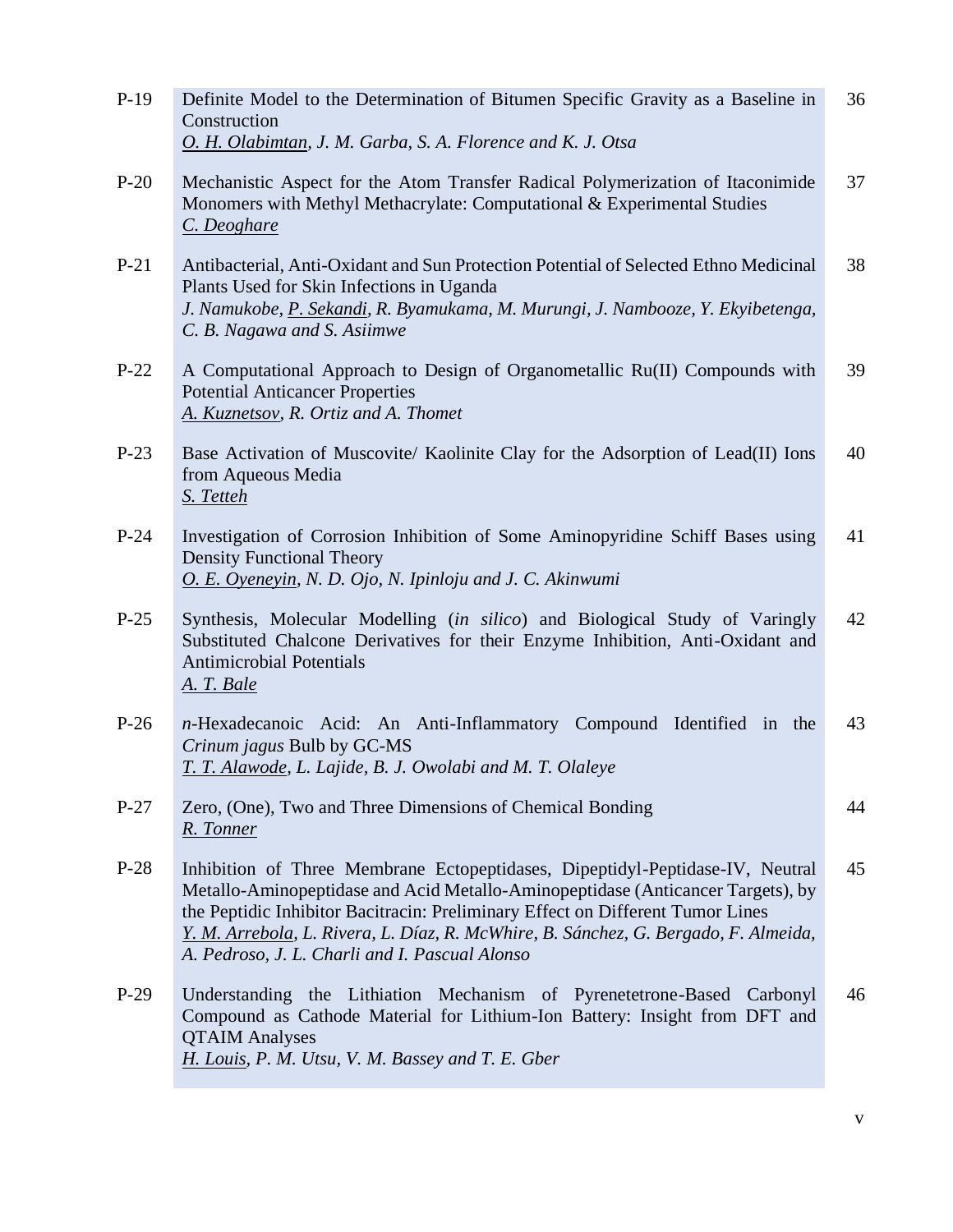| $P-30$ | The Flame Test Demonstration Reimagined<br>J. P. Canal, R. D. Sharma and H. N. Tailor                                                                                                                                                                                 | 47 |
|--------|-----------------------------------------------------------------------------------------------------------------------------------------------------------------------------------------------------------------------------------------------------------------------|----|
| $P-31$ | Antimalarial, Antibacterial and Phytochemical Contribution of Prosopis africana<br><b>Stem Bark Methanolic Extract</b><br>M. I. Bunu, M. H. Garba, M. T. Charlotte, M. C. D. Fotsing and D. T. Ndinteh                                                                | 48 |
| $P-32$ | Review on the Application of N-(4-Nitrobenzylidene)naphthalen-1-amine Schiff<br><b>Base: Prospects and Potentials</b><br><b>B.</b> I. Yerima                                                                                                                          | 49 |
| $P-33$ | Sustainable Application of Treated Sewage Water for Irrigation in Domestic and<br><b>Small Area Cultivation</b><br>P. K. Sharma                                                                                                                                       | 50 |
| $P-34$ | Quantitative Kinetic Analysis of Micelle-Catalyzed Reaction between Ternary Labile<br>Complex of $[Cu(II)-Gly-Leu]^+$ and Ninhydrin<br>N. H. Zaidi and M. Akram                                                                                                       | 51 |
| $P-35$ | Synthesis, Characterization and Anticancer Study of Asymmetrical Dinuclear<br>Silver(I) Di-N-Heterocyclic Carbene Complexes<br>M. Z. Nazri, R. A. Haque, B. Cilwyn, S. Sasidharan and M. R. Razali                                                                    | 52 |
| P-36   | Phytochemical and Anti-Oxidant Studies of Hibiscus cannabinus Seed Oil<br>E. M. Halilu                                                                                                                                                                                | 53 |
| $P-37$ | Activation of Hydrotalcite Mg-Al by Zr Catalyst for Oxidation of Furfural<br>N. Dib, G. Berrahou, R. Bachir, S. Bedrane, G. B. Montilla and J. J. C. Gamez                                                                                                            | 54 |
| P-38   | Fascinating Adventures in Science Entrepreneurship: A Personal Perspective<br>M. S. Chorghade                                                                                                                                                                         | 55 |
| P-39   | Crystal Structure Characterization and DFT Insights into a Thiazole Derivative<br>P. Akhileshwari and M. A. Sridhar                                                                                                                                                   | 56 |
| $P-40$ | Effect of Palygorskite in the Stabilization of the Metastable Hexagonal $Ag_2CO_3$ Phase<br>in Ag <sub>2</sub> CO <sub>3</sub> /Pal Nanocomposites and their Photocatalytic and Antibacterial Activities<br>S. Ghazi, B. Rhouta, F. Maury, C. Tendero and N. Mezrioui | 57 |
| $P-41$ | Emerging Role of miRNAs in Breast Cancer Diagnosis and Therapy<br>A. Fajeminsin, B. Obadawo and A. Abdullahi                                                                                                                                                          | 58 |
| $P-42$ | Synthesis and Characterization of Alkaloid-Derived Hydrazones and their Metal(II)<br>Complexes<br>M. Sowemimo and A. Adeniyi                                                                                                                                          | 59 |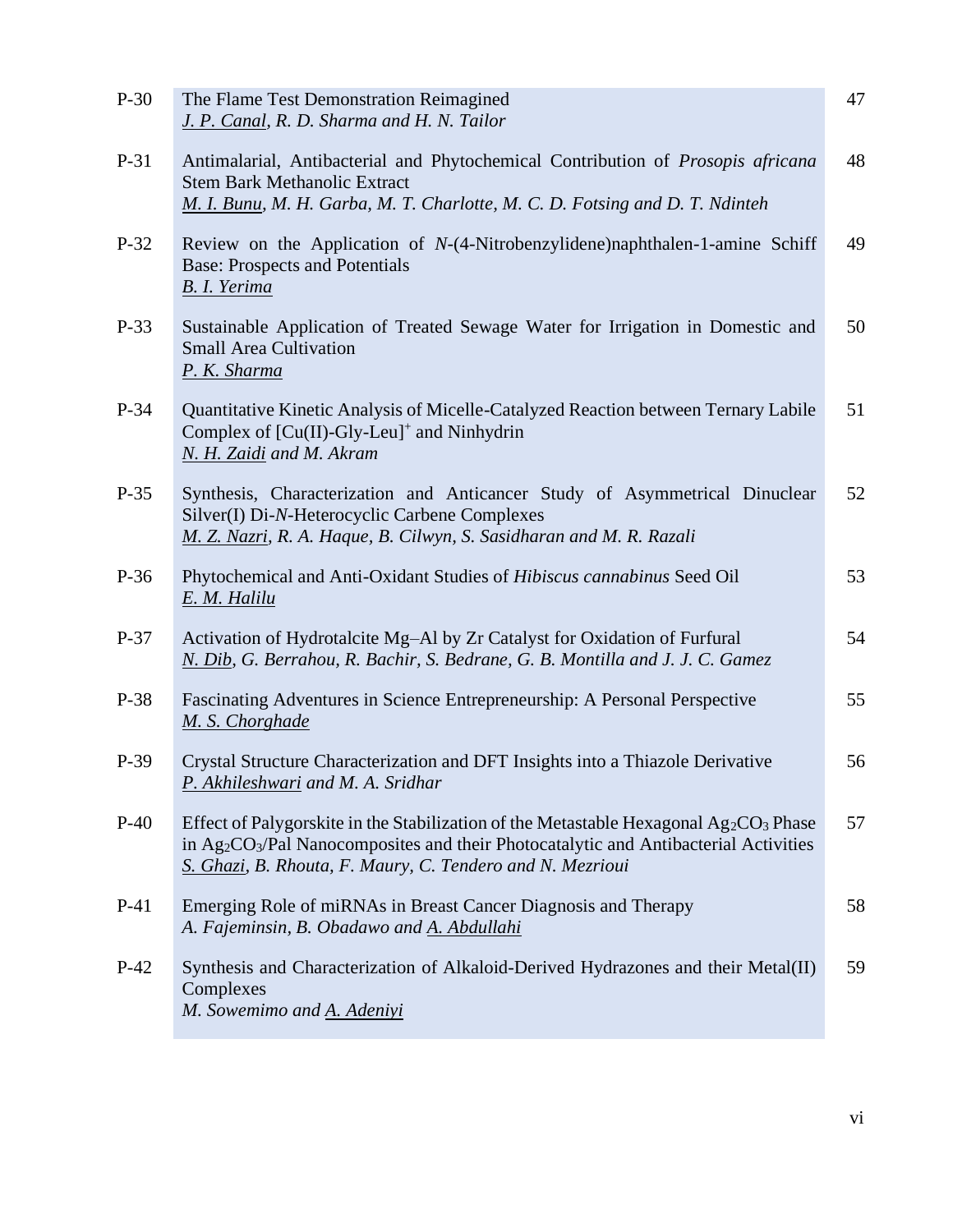| $P-43$ | Investigation on Electronic Structure, Vibrational Spectra, NBO Analysis and<br>Molecular Docking Studies of Aflatoxins and Selected Emerging Mycotoxins against<br>Wild-type Androgen Receptor<br>J. A. Agwupuye, H. Louis, B. I. Onyebuenyi and K. M. Etiowo | 60 |
|--------|----------------------------------------------------------------------------------------------------------------------------------------------------------------------------------------------------------------------------------------------------------------|----|
| $P-44$ | DFT Study of the Factors Governing the Competition between Groups IA and IB<br><b>Cations for Salinomycin</b><br>T. Dudev, D. Cheshmedzhieva and I. Pantcheva                                                                                                  | 61 |
| $P-45$ | Chemical Constituents and Antibacterial Activity of Leaf Extract of <i>Lecaniodiscus</i><br>cupanioides Planch. ex Benth<br>O. Ojo, E. M. Mmutlane, and D. T. Ndinteh                                                                                          | 62 |
| $P-46$ | Characterization of the Fusion Protein SARS-CoV-2 Spike Protein (RBD)-hFc Used<br>in Diagnostic Kits for COVID-19 UMELISA-SARS-CoV-2-IgG<br>J. Gómez, I. Ruíz and L. García                                                                                    | 63 |
| $P-47$ | Isolation and Characterization of the Phytochemicals of the Ethanolic Extract of the<br>Leaves of Morinda lucida<br>D. C. Nwokonkwo and E. I. Nwafor                                                                                                           | 64 |
| $P-48$ | The International Younger Chemists Network (IYCN): Connecting, Supporting,<br>Advocating and Empowering Early-Career Chemists Globally<br>S. O. Aderinto, L. Ferrins, J. Borges and L. van Gijzel                                                              | 65 |
| $P-49$ | Molecular Modelling Approach of Serine Protease NS3-4A Genotype 3a as a<br>Potential Drug Target of Hepatitis C Virus<br>R. Hussain, H. Khalid and M. Q. Fatmi                                                                                                 | 66 |
| $P-50$ | Antibacterial, Anti-Oxidant and Cytotoxic Activities of the Stem Bark of<br>Archidendron jiringa (Jack) I. C. Nielsen<br>Noviany, U. Khasanah, P. D. N. Lotulung and S. Hadi                                                                                   | 67 |
| $P-51$ | Advancements in Cancer Nanotechnology: Focus on Nanodiagnostics and<br>Nanotherapeutics<br>A. Fajeminsin, B. Obadawo, A. Abdullahi and U. Asogwa                                                                                                               | 68 |
| $P-52$ | The Adsorption of Ni <sub>n</sub> (n = 2-7) on the Surface of $\gamma$ -Al <sub>2</sub> O <sub>3</sub> : Ab initio Molecular<br><b>Dynamics Simulation Study Bonding</b><br>A. Adda and M. Sehailia                                                            | 69 |
| $P-53$ | Copper(II) Complex of the Polyether Ionophorous Antibiotic Monensic Acid A<br>I. Pantcheva and R. Stamboliyska                                                                                                                                                 | 70 |
| $P-54$ | Pharmaceutical Cocrystals Consisting of Ascorbic Acid and p-Aminobenzoic Acid<br>F. Miles, F. Djellouli and A. Dahmani                                                                                                                                         | 71 |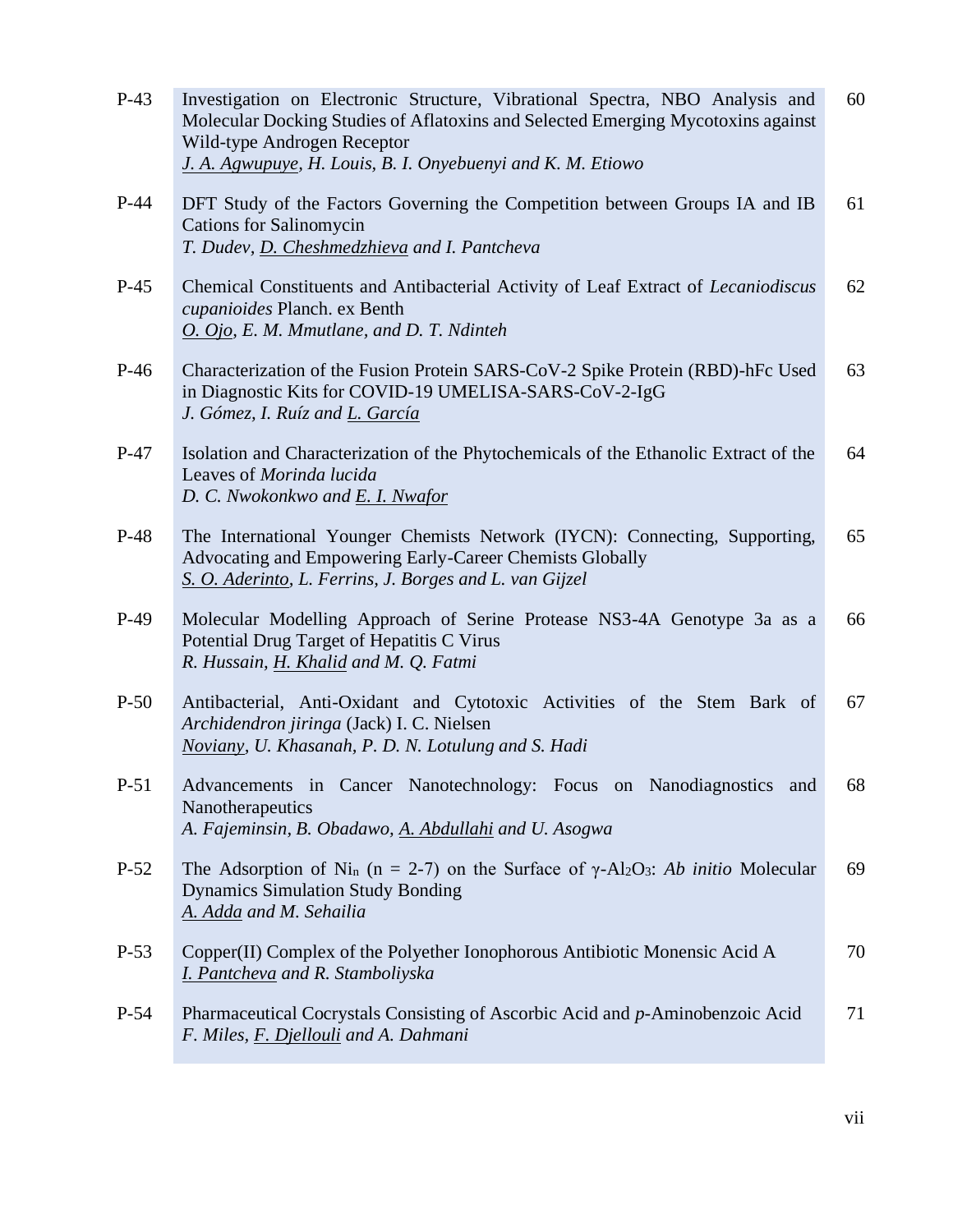| $P-55$ | Decoding the Reaction Mechanism of the Cyclocondensation of Ethyl Acetate<br>2-Oxo-2-(4-oxo-4H-pyrido[1.2-a]pyrimidin-3-yl)polyazaheterocycle<br>and Ethylenediamine using Bond Evolution Theory<br>M. B. Maraf, A. A. Idrice, M. A. M. Pélagie, A. A. A. Zintchem, G. Bebga and<br>M. N. Ibrahim | 72 |
|--------|---------------------------------------------------------------------------------------------------------------------------------------------------------------------------------------------------------------------------------------------------------------------------------------------------|----|
| $P-56$ | Assessment of the Impact of the Red Mud from the Kimbo Alumina Plant (Republic<br>of Guinea) on the Water Resources of the Area, and its Use for the Purification of<br>Wastewater<br>B. M. Constance, A. A. Konaté, C. Mamady and C. A. Sekou                                                    | 73 |
| $P-57$ | Heavy Metals Level in Cabbage and Kale from Local Mozambican Markets and<br><b>Assessment of Potential Health Risks</b><br>V. Munyeshuri, J. S. Mandlate, N. J. Gulamussen and E. F. C. Chauque                                                                                                   | 74 |
| P-58   | Anticancer<br>Application of Platinum(II)<br>Synthesis,<br>Characterization<br>and<br>Thiosemicarbazone Complexes<br>J. Nehema, R. A. Odhiambo, L. W. Njenga, M. Meyer, L. T. Swartz and M. O. Onani                                                                                              | 75 |
| $P-59$ | Functionalization of the Selected Alkaline Earth Metal Oxides (MO) with Alkaline<br>Metal Oxides (N <sub>2</sub> O) Lead to Increase Basicity Mixed Oxides MON <sub>2</sub> O<br>D. Faron, P. Skurski and I. Anusiewicz                                                                           | 76 |
| $P-60$ | Production of Paints and Varnishes from an Environmental Perspective and the<br>Concept of Sustainable Development in the EU<br>P. Flasińska and R. Kadłubiak                                                                                                                                     | 77 |
| $P-61$ | Reaction Mechanisms of 4-Hydroxy-5-phenyl-2-phenylethynyl-6H-1,3-oxazin-6-one<br>with Hydrazine and Ethanol from the Perspective of Molecular Electron Density<br>Theory<br>M. B. Maraf, N. N. Charnel, A. A. Idrice, T. F. H. Merlin, G. Bebga and M. N. Ibrahim                                 | 78 |
| $P-62$ | Undergraduate-Level Organic Synthesis Instructional Setup: Preparation of a<br>Grignard Reagent and the Synthesis and Partial Characterization<br>of<br>Cyclohexyl(phenyl)methanone and (Cyclohexylmethyl)benzene<br>D. Abaye and D. Kabotso                                                      | 79 |
| $P-63$ | Isolation and Characterization of a Chemical Component from the Anonidium mannii<br>Stembark<br>P. Jiyane, E. M. Mmutlane and D. T. Ndinteh                                                                                                                                                       | 80 |
| $P-64$ | Computational Study of Cu <sub>n</sub> AgAu ( $n = 1-4$ ) Clusters Invoking DFT-Based<br>Descriptors<br>S. Das, P. Ranjan and T. Chakraborty                                                                                                                                                      | 81 |
|        |                                                                                                                                                                                                                                                                                                   |    |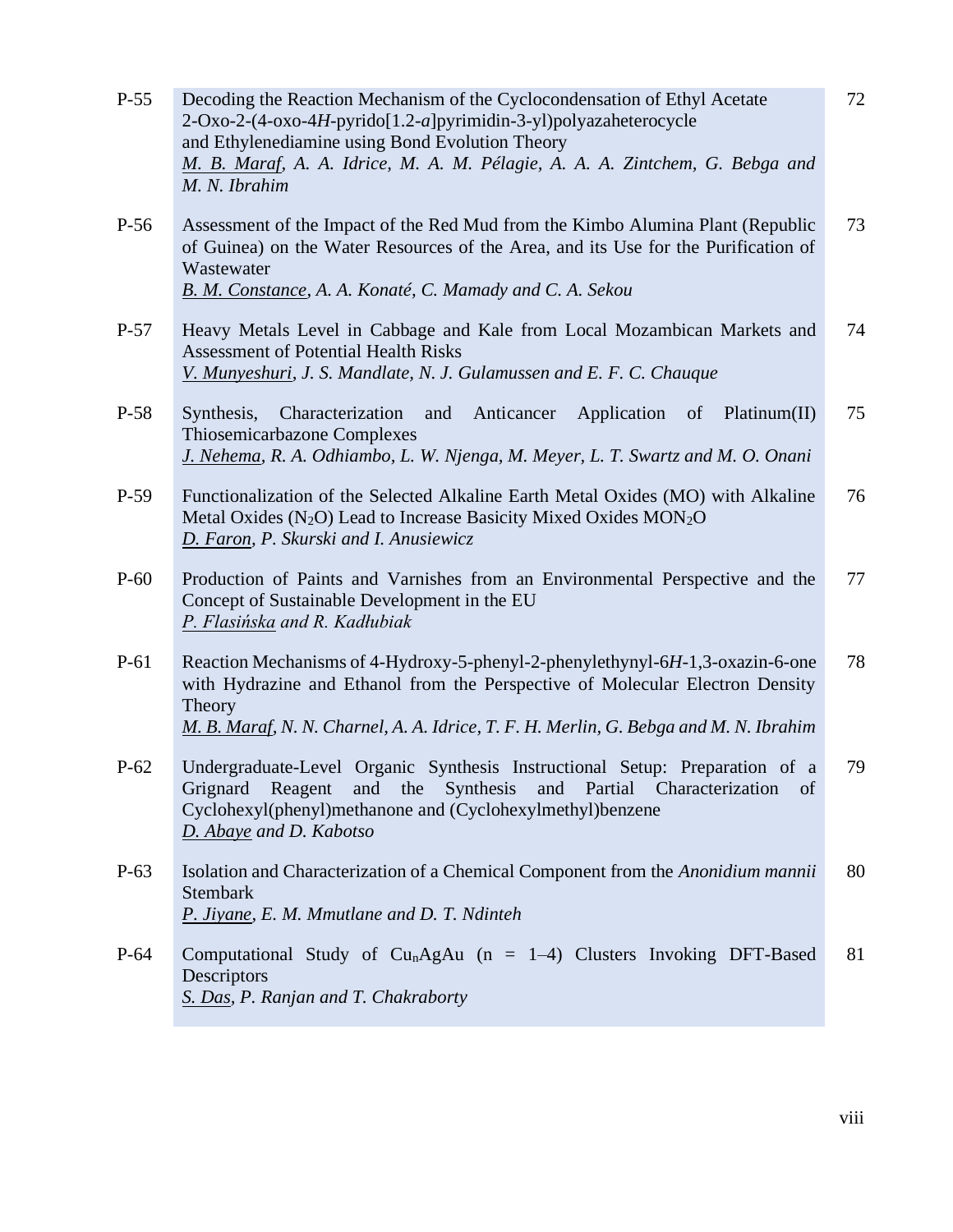| $P-65$ | Simultaneous Remediation of Polyaromatic Hydrocarbon and Heavy Metals in Waste<br>Water with Zerovalent Iron-Titanium Oxide Nanoparticles (ZVI-TiO <sub>2</sub> )<br>P. Mensah and T. Osobamiro                                     | 82 |
|--------|-------------------------------------------------------------------------------------------------------------------------------------------------------------------------------------------------------------------------------------|----|
| P-66   | Isolation and Characterization of Some Flavonoids from Staudtia kamerunensis<br>(Warb.) Fouilloy (Myristicaceae)<br>J. Tonga Lembe, D. T. Ndinteh, E. M. Mmutlane and A. E. Nkengfack                                               | 83 |
| $P-67$ | Oleanolic Acid, a Promising Scaffold for the Design of Biologically Active Hybrid<br>Compounds<br>V. Khwaza, O. O. Oyedeji, B. A. Aderibigbe, E. Morifi, Y. T. Fonkui, D. T. Ndinteh,<br>M. Nell and V. Steenkamp                   | 84 |
| P-68   | Photovoltaic Properties of Novel Reactive Azobenzoquinoline: Experimental and<br><b>Theoretical Investigations</b><br>E. A. Eno, A. T. Etim, H. Louis, F. C. Asogwa and T. O. Unimuke                                               | 85 |
| $P-69$ | Evaluation of Antibacterial Activities and Phytochemical Constituents of the Stem<br>Bark of Cola lateritia K. Schum. (Sterculiaceae)<br>M. H. K. Kamdem, E. M. Mmutlane and D. T. Ndinteh                                          | 86 |
| $P-70$ | RCDPeaks: Memory-Efficient Density Peaks Clustering of Long Molecular<br>Dynamics<br>R. González-Alemán, D. Platero-Rochart, E. W. Hernández-Rodríguez, J. Caballero,<br>F. Leclerc and L. M. Cabrera                               | 87 |
| $P-71$ | Determination of Heavy Metal Concentrations in the Sediment of Okeafa Canal Lagos<br>State, Nigeria<br>C. Nnodum and K. Yusuf                                                                                                       | 88 |
| $P-72$ | Novel Mixed Complexes of Zn(II) and Ag(I) with Heterocyclic Ligand: Synthesis,<br>Characterization and Biological Activity<br>N. Tidjani-Rahmouni                                                                                   | 89 |
| $P-73$ | First-Principles Calculation of the Structural and Electronic Properties of III-Ga-V<br>( $III = In$ and Al; $V = N$ and As) Semiconductors for Photovoltaic Cells<br>I. D. Arellano-Ramirez, S. A. Roncancio and E. Restrepo-Parra | 90 |
| $P-74$ | DFT Studies of Donor-Acceptor-Donor (D-A-D) Carbazole-Based Conjugated<br>Polymer for Solar Cell Application<br>N. S. Babu, S. H. Vuai and S. Katundu                                                                               | 91 |
| $P-75$ | Lupeol and Plumbagin Target Phosphorylated Microtubule-Associated Protein Tau<br>(MAPT) in <i>in silico</i> Molecular Docking Studies<br>A. H. Ahmed                                                                                | 92 |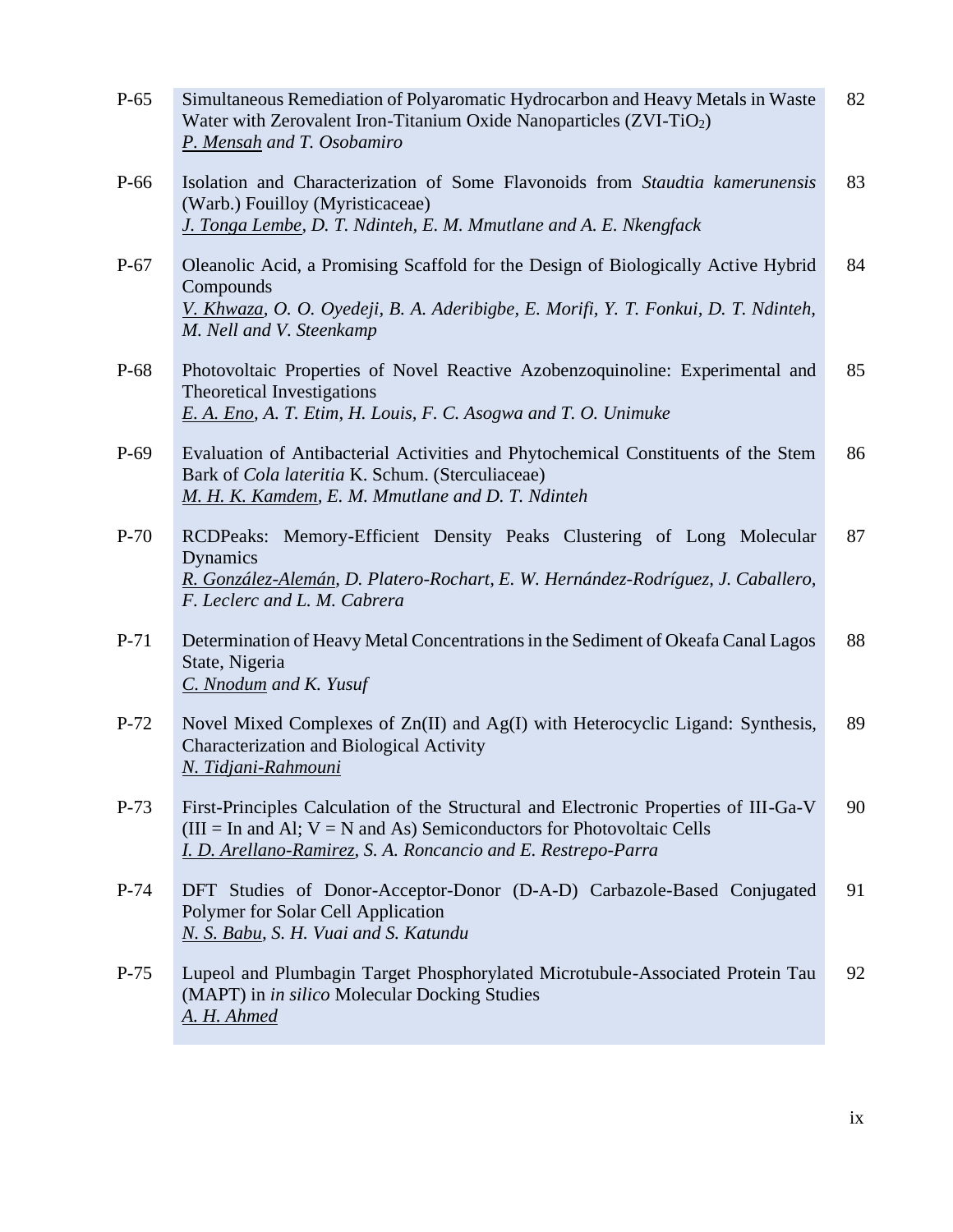| $P-77$<br>Antimicrobial and Phytochemical Analysis of <i>Petivera alliaceae</i> L. Root Fractions                                                                                                                                                       | 94  |
|---------------------------------------------------------------------------------------------------------------------------------------------------------------------------------------------------------------------------------------------------------|-----|
| and Volatile Oil<br>O. Oyesiku, M. Odunowo, S. Alli-Balogun, U. Oketade and E. Adesanya                                                                                                                                                                 |     |
| The Cytotoxic and Antibacterial Assays of Artonin E Isolated from the Branch Bark<br>$P-78$<br>of the Artocarpus kemando Miq.<br>T. Suhartati, V. Andini, Yandri, and S. Hadi                                                                           | 95  |
| Extended Undoped and BN-Doped Dibenzotriphenylene: Modulation of Reactivity<br>$P-79$<br>and Electronic Properties<br>B. Saha and P. K. Bhattacharyya                                                                                                   | 96  |
| $P-80$<br>Method Development for the Determination of Pesticides in Raw Food Items from<br>Local Markets in Mozambique<br>S. L. Muiambo, N. J. Gulamussen and E. F. C. Chauque                                                                          | 97  |
| Anti-Oxidant Activity of β-Cyclodextrin-Assisted Extraction of Green Rooibos<br>$P-81$<br>(Aspalathus linearis)<br>L. N. Vhangani, L. C. Favre, G. Rolandelli, J. van Wyk and M. P. Buera                                                               | 98  |
| P-82<br>Synthesis of Polymeric Biohybrids of Aloe Vera-PVP and "Smart" Triiodides<br>Z. Edis, S. H. Bloukh and H. A. Sara                                                                                                                               | 99  |
| The Stability Increase of $\alpha$ -Amylase Enzyme from Aspergillus fumigatus Using<br>$P-83$<br>Dimetyladipimidate<br>Yandri, Nurmala, T. Suhartati, H. Satria and S. Hadi                                                                             | 100 |
| In Silico Analysis of the SARS-CoV-2 Main Protease Inhibition by Selected Bioactive<br>$P-84$<br>Compounds of Phyllanthus niruri and Xylopia aethiopica<br>A. A. Kayode, O. O. Ogunyemi, O. T. Kayode, A. O. Dogubo, B. T. Ogunyemi and<br>M. P. Ngoepe | 101 |
| $P-85$<br>Host-Guest Complexation of the Anonidium mannii Stem Bark DCM/MeOH Extract<br>by $\beta$ -Cyclodextrin Inclusion Complex for Oral Administration<br>A. T. Moroeng, E. M. Mmutlane and D. T. Ndinteh                                           | 102 |
| P-86<br>RuO <sub>2</sub> -Doped KNaMnSi <sub>4</sub> O <sub>10</sub> as an Electrochemical Energy Storage (EES) Material of<br><b>Supercapattery Type</b><br>G. Muungani, M. N. Pillay and W. E. van Zyl                                                | 103 |
| $P-87$<br>Antibreast Cancer Activities of Phytochemicals from Anonna muricata Using<br>Computer-Aided Drug Design (CADD) Approach<br>M. Abdul-Hammed, I. O. Adedotun, K. M. Mufutau, B. T. Towolawi, T. I. Afolabi and<br>C. O. Irabor                  | 104 |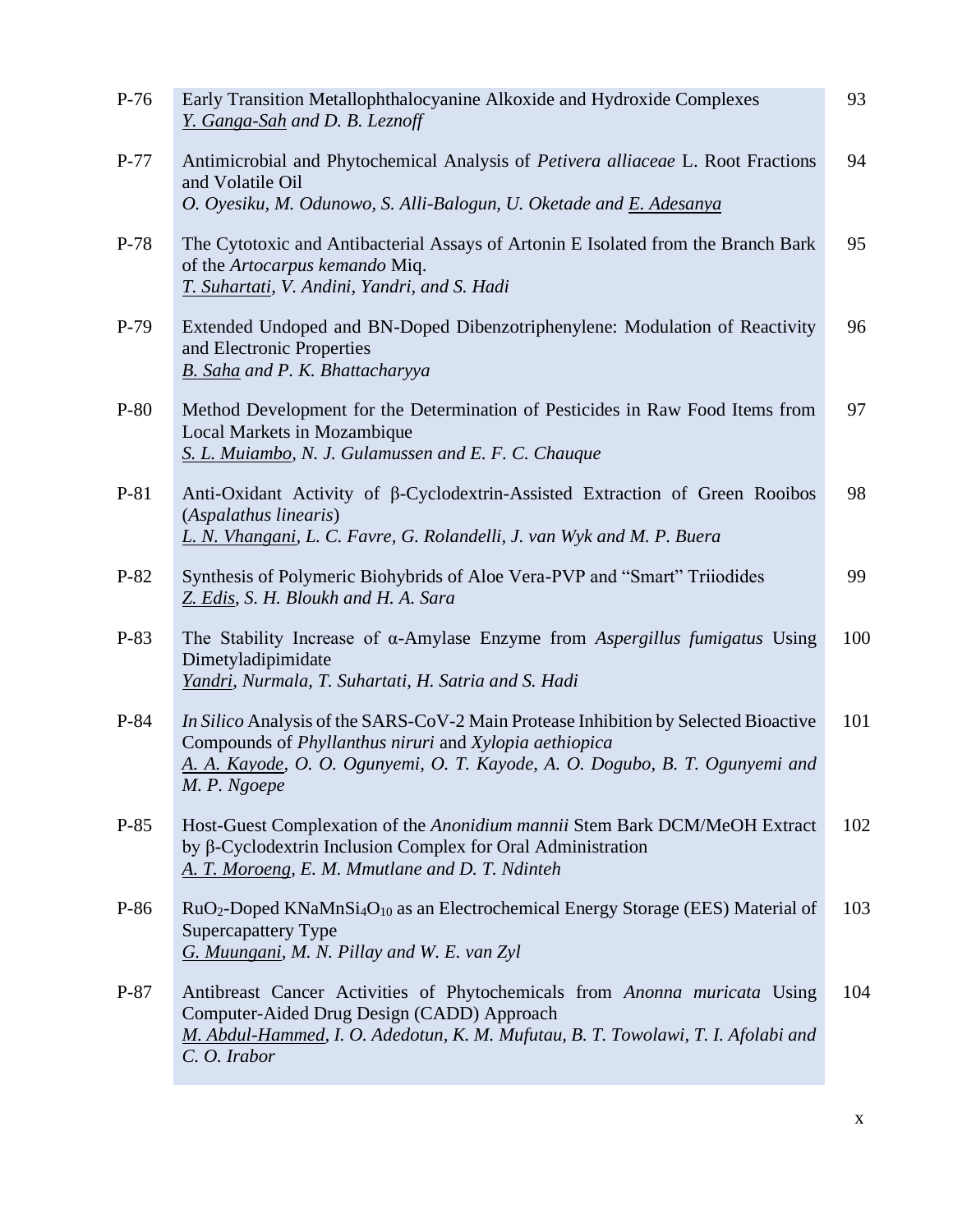### **The Use of Some Organotin(IV) as Candidate for Disinfectant**

#### **S. Hadi\*, T. Suhartati and Yandri**

*Department of Chemistry, University of Lampung, Bandar Lampung, Indonesia*

\*Author for correspondence e-mail: sutopo.hadi@fmipa.unila.ac.id

The interest in organotin(IV) carboxylates and their derivatives continues to attract many chemists as these compounds are very active and have strong biological activity [1] and they have been tested as anticancer [2,3], antimalarial [4], antibacterial [5], antifungi [6] and anti-oxidants [7]. In our previous work, the synthesis and some activity studies of organotin(IV) benzoates were reported [3-6]. In this work, we reported the potential use of some diphenyltin(IV) benzoate derivatives as disinfectant. Two bacteria, a gram-positive *Staphylococcus aereus* and a gram-negative *Salmonella* sp. were used *in vitro* in the disinfectant test with concentration variations of  $5x10^{-3}$ ,  $1x10^{-3}$  and  $5x10^{-4}$  M and contact time of 5, 10 and 15 min were performed using a control positive of a strong and common commercial disinfectant available in the market. The disinfectant activity was determined by measuring their optical density using UV-Vis spectrophotometer at  $\lambda_{\text{max}}$  600 nm. The results indicated that the eight diphenyltin(IV) benzoate derivatives synthesized showed much stronger disinfectant activity compared to the control positive as shown by a bigger decrease of their absorbance in the UV-Vis. Therefore, these diphenyltin(IV) benzoate compounds have the potential to be used as future disinfectant.

#### **References**

- 1. F. Javed, M. Sirajuddin, S. Ali, N. Khalid, M. N. Tahir, N. A. Shah, Z. Rasheed and M. R. Khan, Polyhedron, 104, 2016, 80-90.
- 2. P. Zhang and P. J. Sadler, Journal of Organometallic Chemistry, 839, 2017, 5-14.
- 3. S. Hadi, M. Rilyanti and Suharso, Indonesian Journal of Chemistry, 12, 2012, 172-177.
- 4. S. Hadi, Noviany and M. Rilyanti, Macedonian Journal of Chemistry and Chemical Engineering, 37, 2018, 185-191.
- 5. S. Hadi, S. Lestari, T. Suhartati, H. I. Qudus, D. Herasari, M. Rilyanti and Yandri, Pure and Applied Chemistry, 1751, 2021, 011004.
- 6. S. Hadi, M. Rilyanti, Nurhasanah, Modern Applied Science, 3, 2009, 12-17.
- 7. W. Sari, H. I. Qudus and S. Hadi, Revista de Chimie, 71, 2020, 28-37.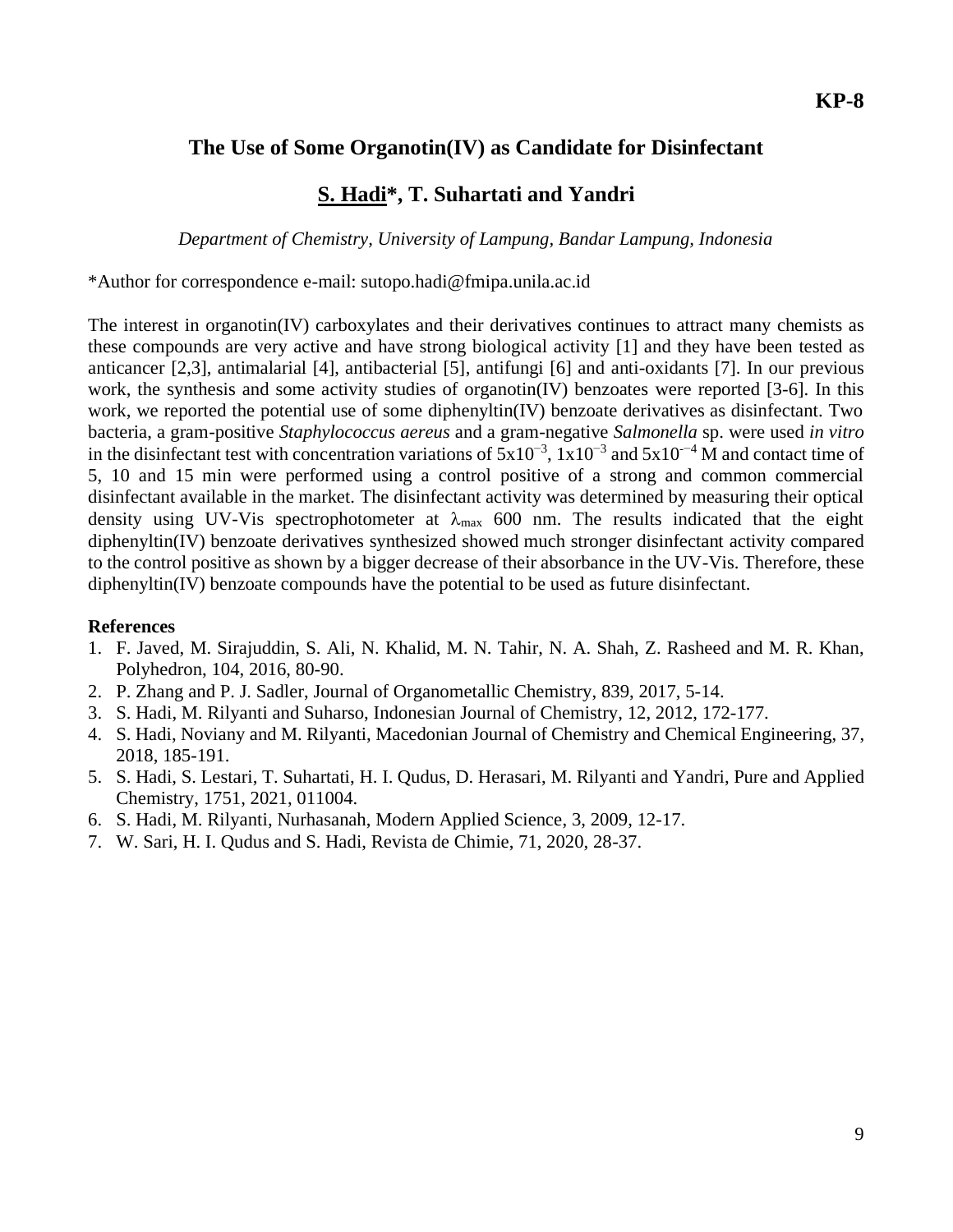#### **Antibacterial, Anti-Oxidant and Cytotoxic Activities of the Stem Bark of**  *Archidendron jiringa* **(Jack) I. C. Nielsen**

#### **Noviany<sup>1</sup>\*, U. Khasanah<sup>1</sup> , P. D. N. Lotulung<sup>2</sup> and S. Hadi<sup>1</sup>**

<sup>1</sup>*Department of Chemistry, University of Lampung, Indonesia* <sup>2</sup>*Center for Chemical Research, Indonesian Institute of Sciences (LIPI), Indonesia*

\*Author for correspondence e-mail: noviany@fmipa.unila.ac.id

*Archidendron jiringa* (Jack) I. C. Nielsen is a species of the genus *Archidendron*, including the Fabaceae family which is known as *Jengkol*. *Jengkol* contains secondary metabolites that exhibited biological activities, such as antibacterial, antifungal, anticancer and anti-oxidant properties. This study has been carried out on extraction and fractionation of *A. jiringa* stem bark and tested the antibacterial, cytotoxic and anti-oxidant activity of the extract and fraction of *jengkol* stembark. Extraction and fractionation are conducted in several steps, including sample preparation, maceration and fractionation using vacuum liquid chromatography and column chromatography. The results of bioactivities tested performed that among three extracts obtained, ethyl acetate extract showed the most activity against *B. subtilis* and *E. coli* by using disc diffusion method. In addition, the toxicity screening displayed that all tested extracts and fractions were toxic with the  $LC_{50}$  values ranging of 250–750 ppm. Furthermore, all extracts and fractions showed good anti-oxidant activity with the  $IC_{50}$  values ranging of 0.740–7.203 ppm.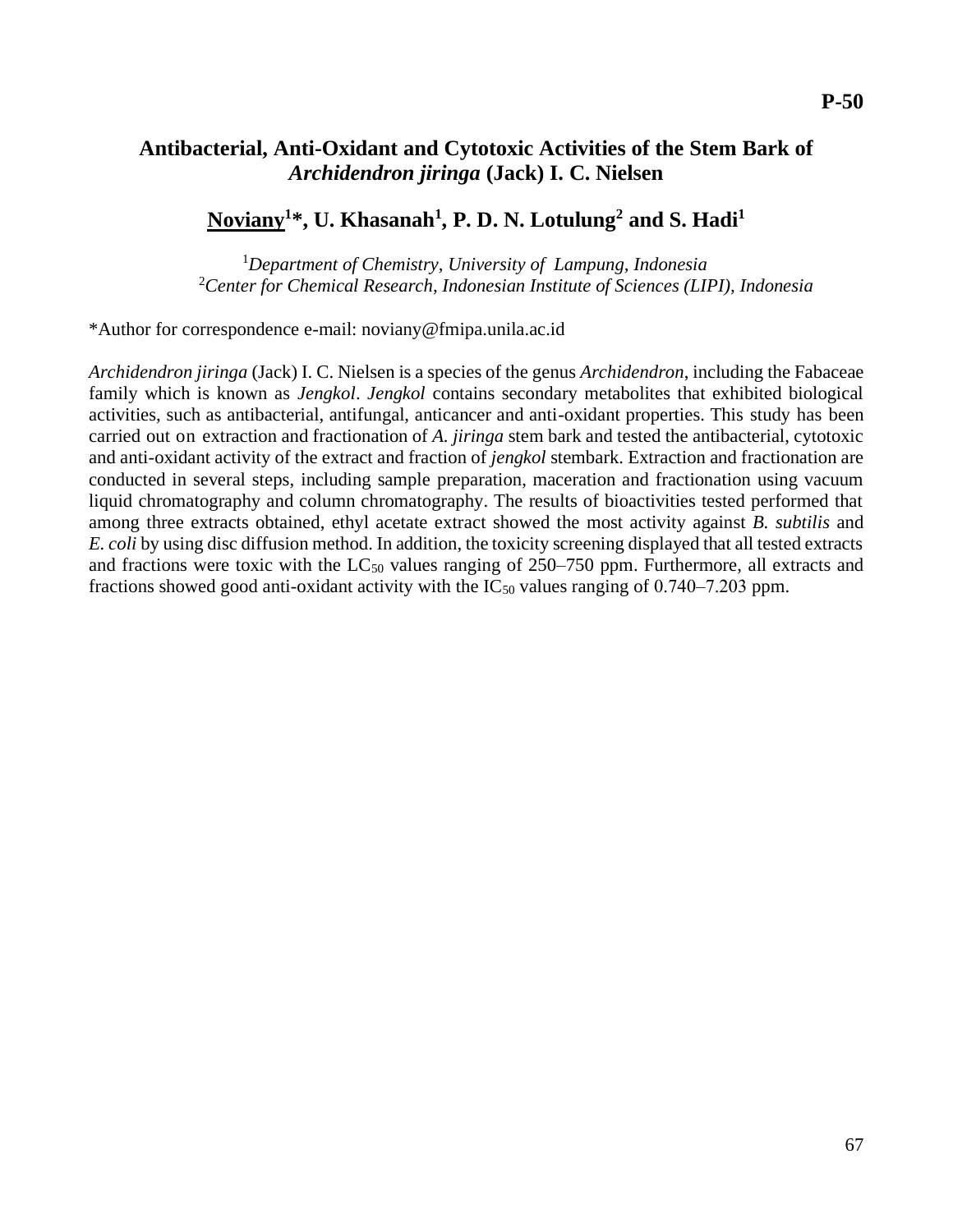#### **The Cytotoxic and Antibacterial Assays of Artonin E Isolated from the Branch Bark of the** *Artocarpus kemando* **Miq.**

#### **T. Suhartati\* , V. Andini, Yandri, and S. Hadi\***

*Department of Chemistry, Faculty of Mathematics and Natural Sciences, University of Lampung, Bandar Lampung, Lampung 35145, Indonesia*

\*Authors for correspondence e-mails: tati.suhartati@fmipa.unila.ac.id (T. S.); sutopo.hadi@fmipa.unila.ac.id (S. H.)

*Artocarpus kemando* Miq. is one of Indonesia's endemic plants which is rich in flavonoid compounds and has a lot of bioactivity. From the branch bark of this plant obtained from Karang Anyar, Klaten, Penengah, South Lampung, Indonesia, a flavonoid compound, artonin E was isolated. This compound was identified by TLC using standard compounds, and its UV-Vis and IR spectra were compared with literature data. Cytotoxic test using leukemia cells P-388, the isolated artonin E showed strong anticancer activity with IC<sub>50</sub> of 1.56 µg/mL, whereas in the antibacterial test against *Bacillus subtilis* and *Escherichia coli*, this compound showed a moderate antibacterial activity.